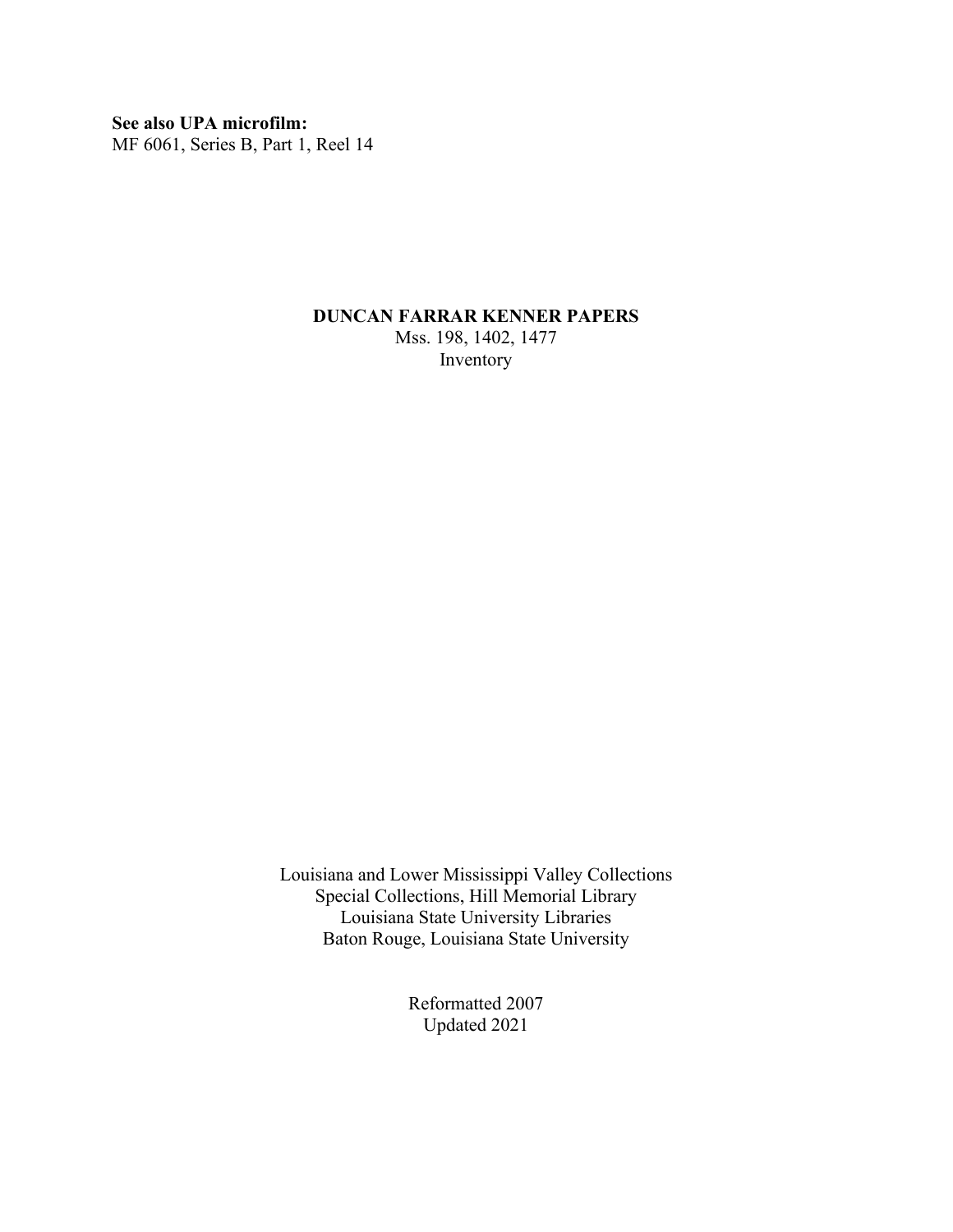## **CONTENTS OF INVENTORY**

**Use of manuscript materials.** If you wish to examine items in the manuscript group, please place a request via the Special Collections Request System. Consult the Container List for location information.

**Photocopying.** Should you wish to request photocopies, please consult a staff member. The existing order and arrangement of unbound materials must be maintained.

**Publication.** Readers assume full responsibility for compliance with laws regarding copyright, literary property rights, and libel.

Proper acknowledgement of LLMVC materials must be made in any resulting writing or publications. The correct form of citation for this manuscript group is given on the summary page. Copies of scholarly publications based on research in the Louisiana and Lower Mississippi Valley Collections are welcomed.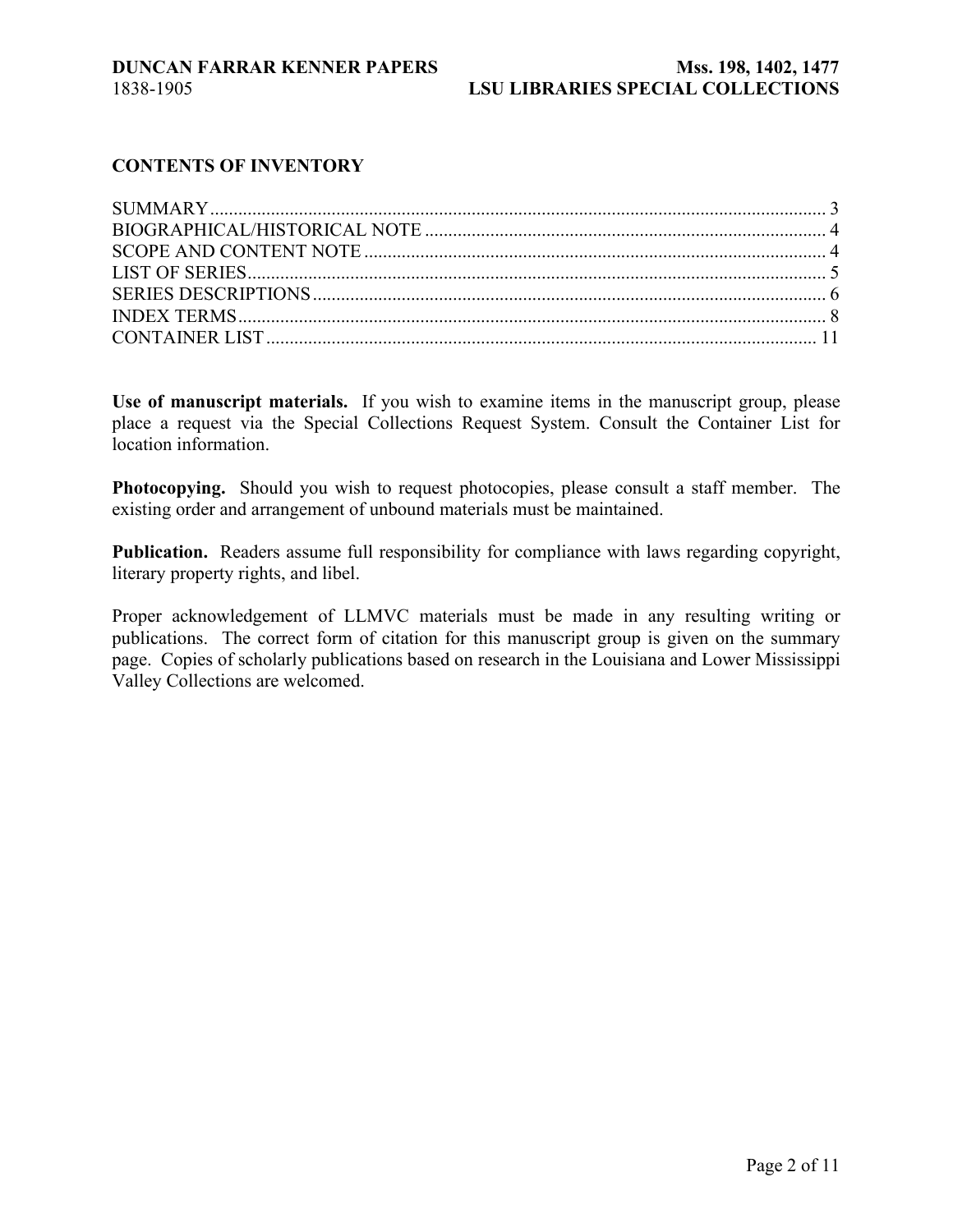## <span id="page-2-0"></span>**SUMMARY**

| Size.                             | 0.8 linear ft., 3 volumes                                                                                                                                                                                                                                                                                                                                               |
|-----------------------------------|-------------------------------------------------------------------------------------------------------------------------------------------------------------------------------------------------------------------------------------------------------------------------------------------------------------------------------------------------------------------------|
| Geographic<br>locations.          | New Orleans, Louisiana; Ascension Parish, Louisiana; St. Charles Parish,<br>Louisiana; Natchez, Mississippi; Nashville, Tennessee.                                                                                                                                                                                                                                      |
| Inclusive dates.                  | 1838-1905                                                                                                                                                                                                                                                                                                                                                               |
| <b>Bulk dates.</b>                | 1838-1894                                                                                                                                                                                                                                                                                                                                                               |
| Language.                         | English                                                                                                                                                                                                                                                                                                                                                                 |
| Summary.                          | Papers pertain to the career of Duncan Farrar Kenner as a planter at<br>Ashland Plantation, Ascension Parish, and as an associate with his<br>brother-in-law, General Richard Taylor, in leasing the New Basin Canal<br>in New Orleans.                                                                                                                                 |
| Organization.                     | Arranged chronologically within series.                                                                                                                                                                                                                                                                                                                                 |
| <b>Restrictions on</b><br>access. | Access to original housed in the vault is restricted. Use photocopy or<br>digital scan.                                                                                                                                                                                                                                                                                 |
| <b>Related</b><br>collections.    | William Kenner Papers, Mss. 1477, 1491<br>Kenner Family Papers, Mss. 775<br>Joseph L. Brent Papers, Mss. 1477, 1822<br>Rosella Kenner Brent Papers, 1167, 1822<br>Lillie Trust Gray Papers, Mss. 165, 422, 965, etc.<br>François Randon Account Books, Mss. 992<br>Benjamin Tureaud Family Papers, Mss. 427, 560, 794, etc.<br>Ashland Plantation Record Book, Mss. 534 |
| Copyright.                        | Copyright of the original materials is retained by descendants of the<br>creators in accordance with U.S. copyright law.                                                                                                                                                                                                                                                |
| Citation.                         | Duncan F. Kenner Papers, Mss. 198, 1402, 1477, Louisiana and Lower<br>Mississippi Valley Collections, LSU Libraries, Baton Rouge, La.                                                                                                                                                                                                                                   |
| <b>Stack locations.</b>           | A:51, F:4, VAULT:1, VAULT MRDF 2                                                                                                                                                                                                                                                                                                                                        |
| Also available on:                | Microfilm 6061, Series B, Part 1, Reel 14                                                                                                                                                                                                                                                                                                                               |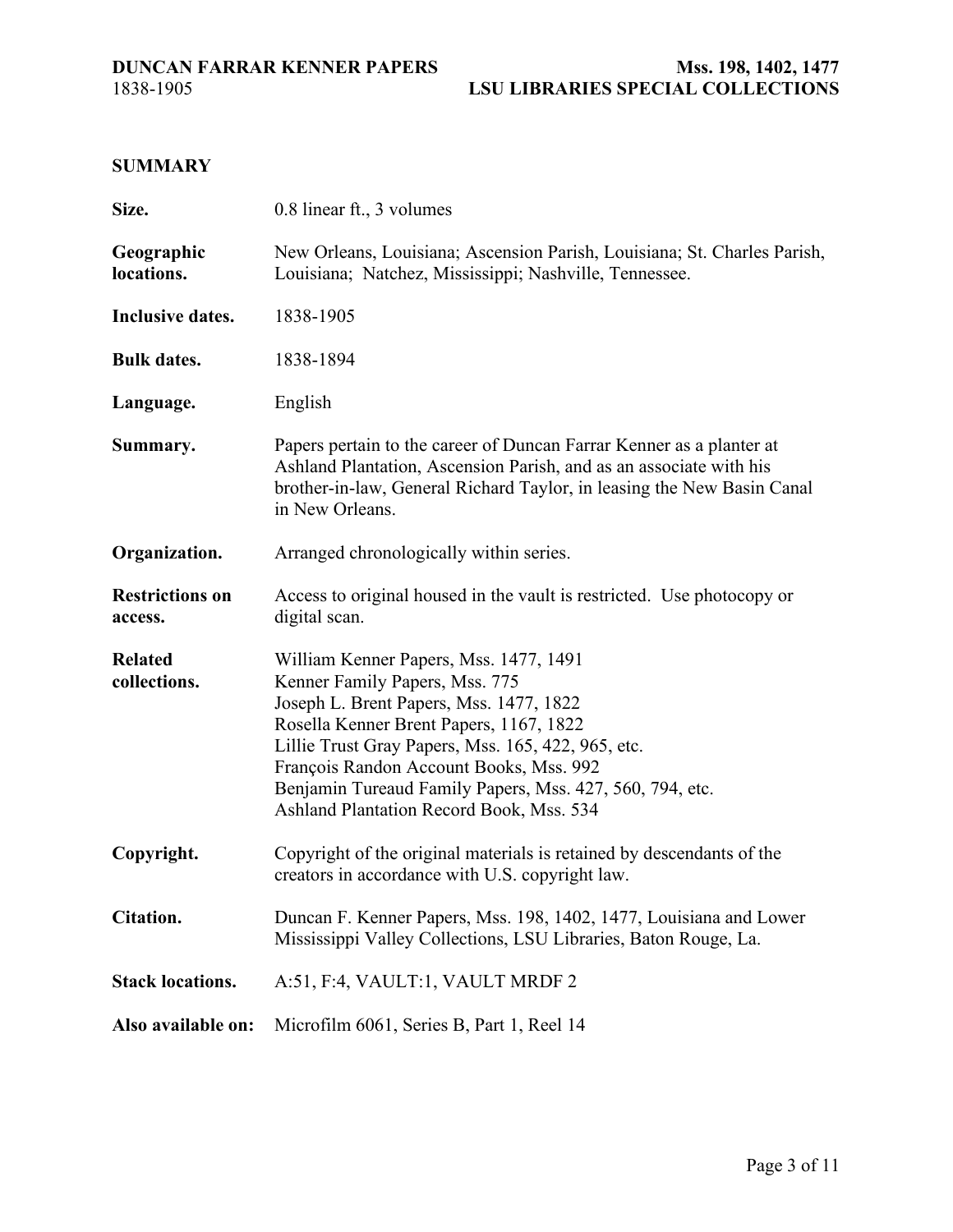### <span id="page-3-0"></span>**BIOGRAPHICAL/HISTORICAL NOTE**

Duncan Farrar Kenner was a member of the Louisiana Constitutional Conventions of 1845 and of 1852, a member of the Confederate Congress, and a Confederate special commissioner plenipotentiary to France in 1863.

A planter, he founded Ashland Plantation in Ascension Parish, Louisiana, and had interests in Bowdon, Houmas, Hollywood, Hermitage, Fashion, and Roseland plantations. With his brotherin-law, General Richard Taylor, Kenner held leases in the New Basin Canal in New Orleans. Kenner helped to organize the New Orleans Jockey Club and the New Louisiana Jockey Club.

### **SCOPE AND CONTENT NOTE**

Legal, financial, and personal papers pertain to Kenner's career as a planter and to his business activities and land holdings in Louisiana. Correspondence includes a letter from Duncan Kenner to relative William J. Minor concerning sugar production (1838), letters concerning the management of the New Basin Canal (1867-1870) with letters of Richard Taylor and James McCloskey, and letters regarding investments in New Orleans stocks, bonds, property, and horse racing in New Orleans. Other letters pertain to the settlement of estates, including that of Richard Taylor (1880), and investments in plantation and agricultural properties. A typescript of lists (1854, 1858) records Kenner's property, slaves he owned, and clothing issued to them at Ashland Plantation.

Financial papers include items related to sugar production in New Orleans, the building of a rice flume near Hollywood Plantation (1887), tax assessments and receipts, mercantile receipts, papers related to the sales and purchases of land, and weekly cash reports (January-May 1888) of proceeds from Kenner's plantations.

Political papers include items related to the victory of Isaac Johnson in the Louisiana gubernatorial election of 1842 and the defeat of Whig congressional candidates throughout the state and a tax receipt of the Louisiana Constitutional Convention of 1868.

Legal documents include estate documents (with some account books) of Duncan F. Kenner, John Minor, Richard Taylor, Michel Doradou Bringier, and Mr. Aglae Bringier. A patent and other documents record the invention of a decortications machine by Duncan Kenner and Leonard Sewell (circa 1880-1889).

Maps show Kenner land holdings in New Orleans (circa 1870-8179). Printed materials include a broadside, listing passengers on the steamship "America" (1865), items related to the Tehuantepec Railway Company (circa 1882), and newspaper clippings.

Manuscript volumes (1887-1888, undated) relate to Kenner's estate.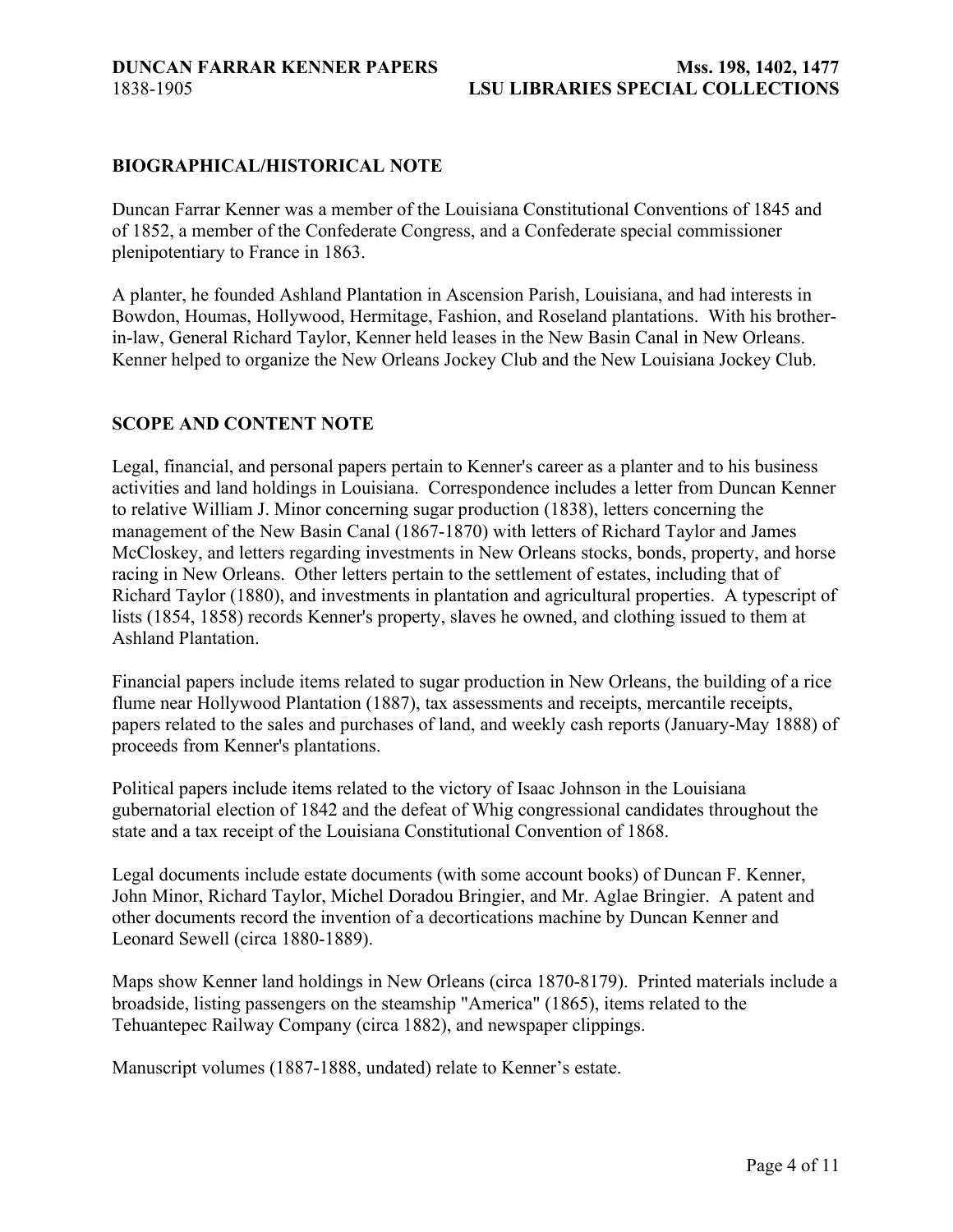## <span id="page-4-0"></span>**LIST OF SERIES**

**Series I. Documents and Correspondence, 1838-1894, 1905**.

**Series II. Newspaper Clippings, 1887, undated.**

**Series III. Manuscript Volumes, 1887-1888, undated.**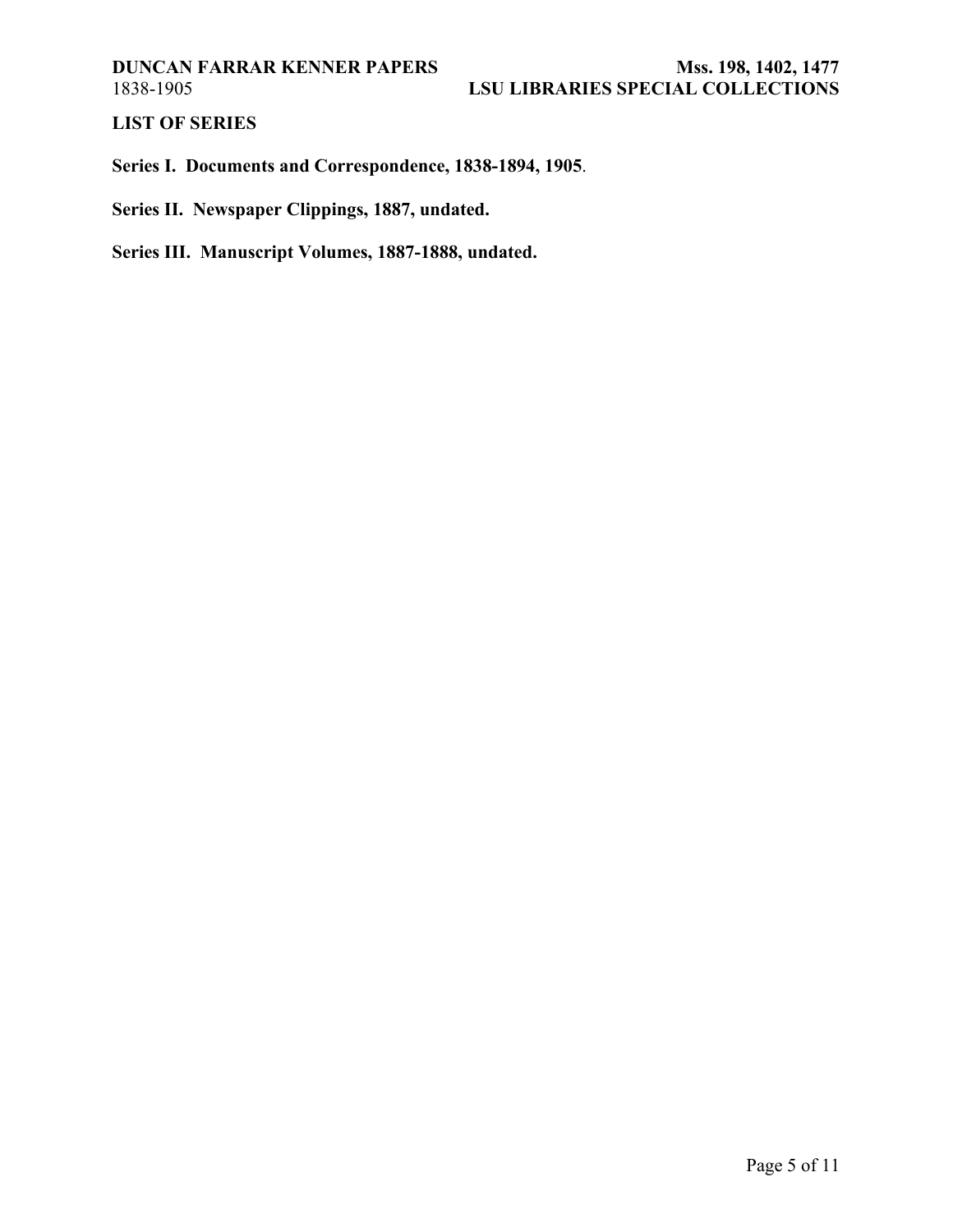### <span id="page-5-0"></span>**SERIES DESCRIPTIONS**

### **Series I. Documents and Correspondence, 1838-1894, 1905**.

The earliest letters are addressed to William J. Minor of Natchez, Mississippi from G. Carrie Duncan concerning claims against the John Minor estate by the Kenner heirs (1838). Letters from Duncan F. Kenner propose the building of sugar mills and discussing the Democratic victory of Isaac Johnson in the gubernatorial election and the defeat of Whig congressional candidates throughout Louisiana (1846). Correspondence of Duncan F. Kenner with D.D. Withers relates to the sale of City of New Orleans bonds, the chartering of Metairie Cemetery and its effect upon the value of City of New Orleans stock (1872). Letters from New Orleans notaries concern property sales at public auctions and include one letter stating terms and conditions for these sales (1877), and another relating to the succession of Alexander Phillips (1877). A letter from St. Charles Parish sheriff to Kenner address the possibility of relieving the heirs of Richard Taylor from payment of overdue parish taxes on Fashion Plantation (1880) and a letter to Louise Taylor discuss the proceeds of the sale of the Plantation (1883). Legal correspondence, including letters to and from Joseph L. Brent, executor of the Duncan F. Kenner estate, discusses its settlement (1887). A letter from Thomas Plater of Nashville to Brent mentions Plater's appointment as guardian of young Duncan Kenner (D. F. Kenner's grandson) (1887) and is then followed by correspondence between Joseph L. Brent and Thomas Plater and between Plater and Mrs. D. F. Kenner concerning her grandson's share in the estate (1888-1889).

Financial documents such as property tax and mercantile receipts, a Constitutional Convention tax receipt (1868), promissory notes, stock certificates, statements of account and property assessment lists are included. Many documents relate to the succession of Duncan F. Kenner. They include lists of taxable property, statement of taxes due, an agreement concerning the sale of Hollywood and Hermitage plantations and financial interests in Houmas Plantation (1888) as well as an agreement as to the distribution of proceeds of crops from Kenner's plantations (1888). Statements from the *Times-Democrat* and *Picayune* of New Orleans are addressed to Joseph L. Brent for advertising the sale of the plantations (1889).

Most of the legal papers involve the settlement of estates, such as those of Alexander Phillips (1877) and Richard Taylor (1880). Documents such as property judgments and sales claims of title concern property sold to D. F. Kenner by Andrew Hero, Jr. in a tax sale (1876). Papers granting permission by the East Baton Rouge Police Jury to construct a rice flume on the Mississippi River levee below Hollywood Plantation are also included (1887). Other items relate to Kenner and Richard Taylor's interests in the New Canal and Basin in New Orleans (1867- 1869).

Other papers include a prospectus of the *Journal of Religious Education* of the General Protestant Episcopal Sunday School Union (1838) and a slave list showing clothing issued to them at Ashland Plantation (1854-1858, typewritten copy). Official Confederate States of America documents include an Act of Congress for the issuance of a foreign loan (January 4, 1865, photocopy), certificates bearing the signature of Judah P. Benjamin, Secretary of State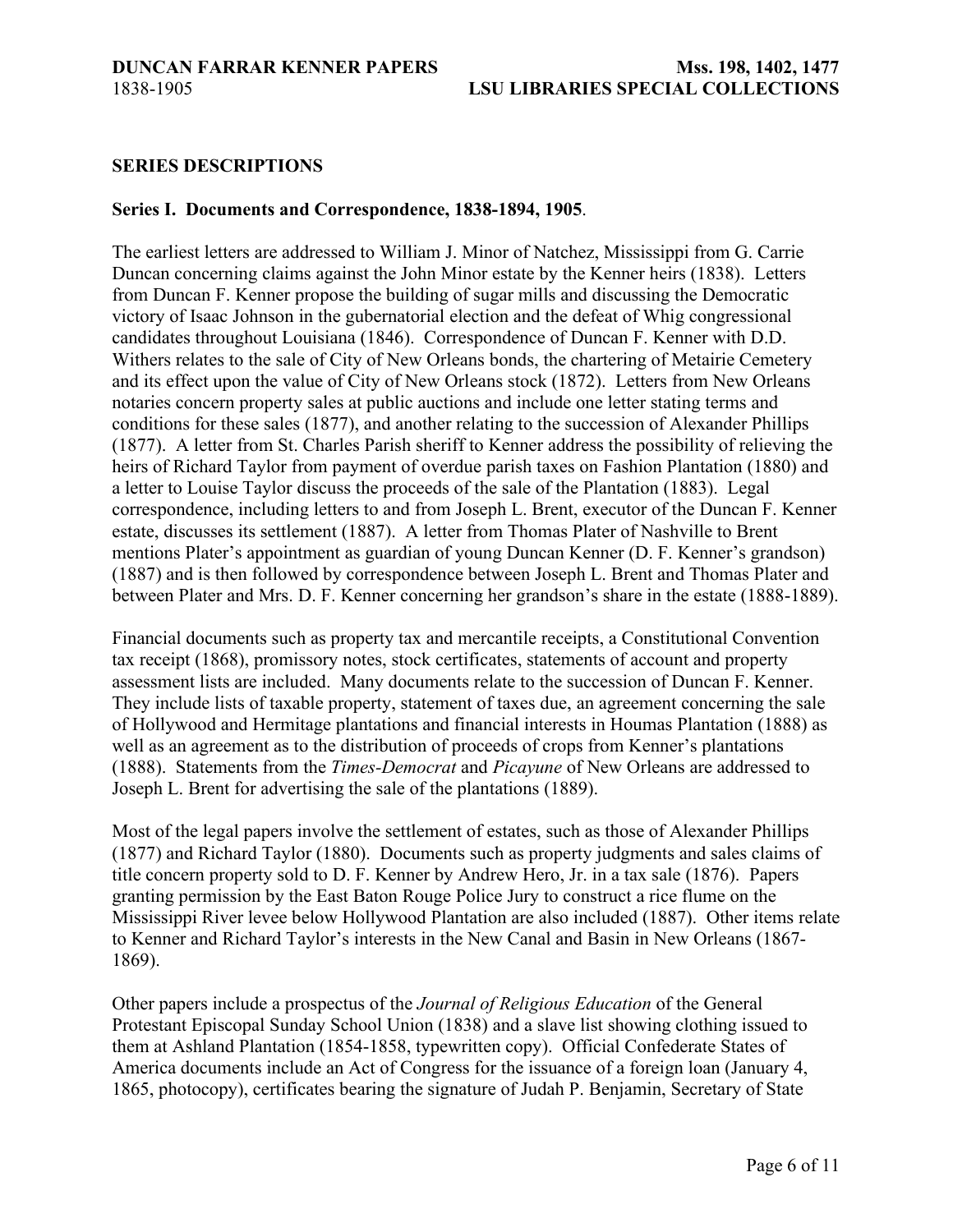**DUNCAN FARRAR KENNER PAPERS Mss. 198, 1402, 1477** 1838-1905 **LSU LIBRARIES SPECIAL COLLECTIONS**

(January 5, 1865, photocopies). Also signed by Benjamin are a letter (February 3, 1865; photocopy) and a postscript to an order for twenty-five thousand pounds of cotton in exchange for cotton bonds (November 14, 1864, access to original is restricted, use photocopy). Material also contains a printed drainage system report by the city surveyor, L. Surgi (1868). One map indicates the boundaries of Kenner property on St. Charles Avenue, New Orleans (1877) and another shows the form and dimensions of a property on Carondelet Street (1878). Finally, there is a biographical sketch of Joseph L. Brent (circa 1905).

**Note: Notes and drafts of** *Last Diplomatic Effort of the Southern Confederacy Represented by the Mission of the Hon. Duncan Farrar Kenner of Louisiana, Its High Commissioner,* **a short history by Joseph L. Brent (undated) are found in the Joseph L. Brent Papers, Mss. 1477, 1822 .**

### **Series II. Newspaper Clippings, 1887, undated.**

Newspaper clippings consist principally of obituaries (circa 1887) for Duncan F. Kenner while others relate to the New Canal (undated). One newspaper clipping is entitled "City of New Orleans vs. James Graham" (undated).

### **Series III. Manuscript Volumes, 1887-1888, undated.**

Series contains bankbook (undated) that was issued by Canal Bank of New Orleans to the estate of D. F. Kenner and two executor's account books (1887-1888) regarding business of Kenner's estate.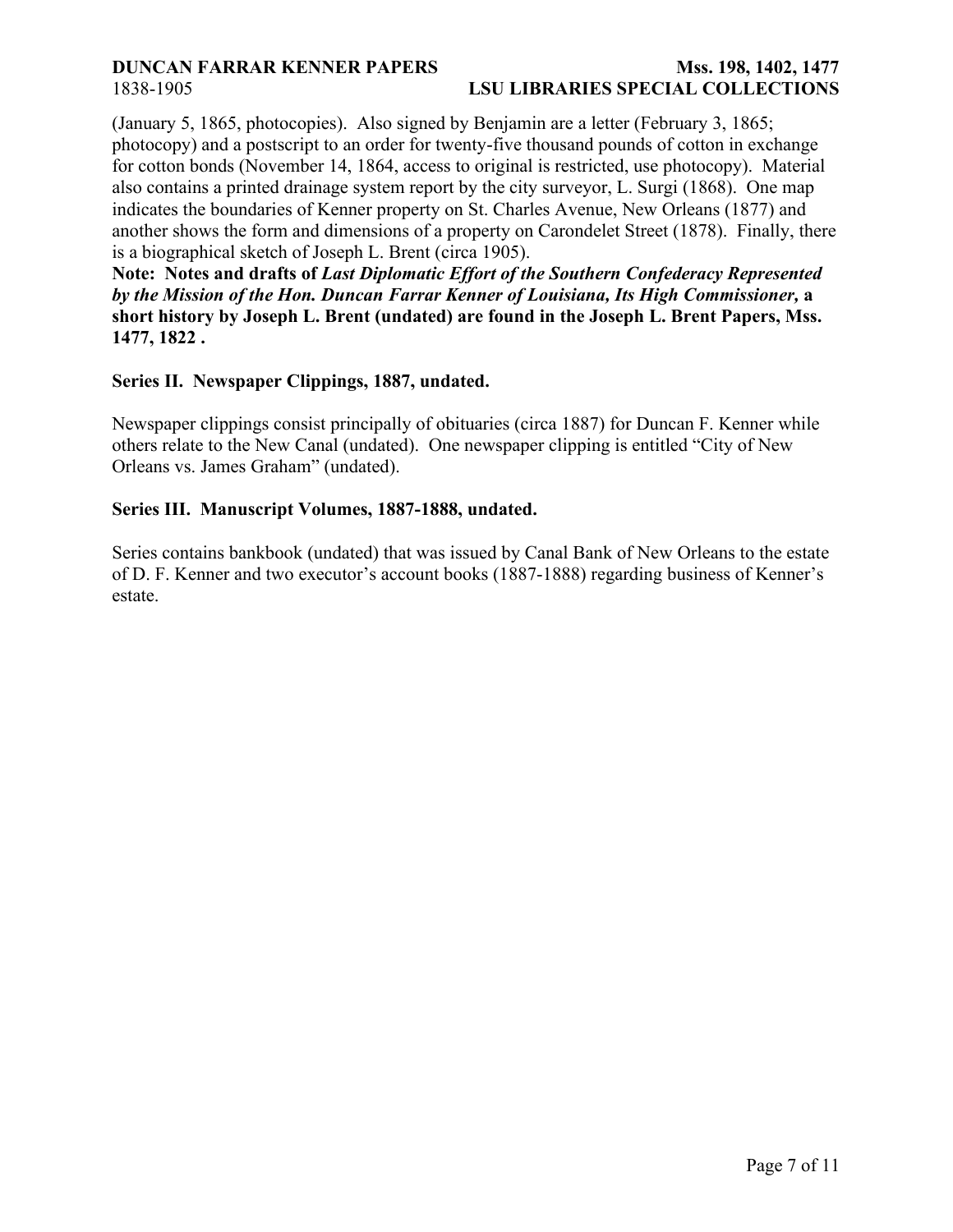# <span id="page-7-0"></span>**INDEX TERMS**

(This section provides the subject indexing for the collection found in the card catalog. Index terms have been changed to match Library of Congress Subject Headings. Documents relating to the subject given are described.)

| <b>Subject</b><br>America (Steamer)--Posters.                            | <b>Date</b><br>1865 | <b>Description of relevant documents</b><br>Photographic copy of passenger list of Steamship<br>"America" with the name of A. B. Kinglake<br>underscored and marginal note stating, "A. B.<br>Kinglake was the name under which D. F. Kenner<br>registered and took passage." February 11. |
|--------------------------------------------------------------------------|---------------------|--------------------------------------------------------------------------------------------------------------------------------------------------------------------------------------------------------------------------------------------------------------------------------------------|
| Benjamin, J. P. (Judah<br>Philip), 1811-1884.                            | 1864-1865           | Confederate documents, November 14, 1864,<br>January 5, 1865; Letter, February 3, 1865.                                                                                                                                                                                                    |
| Brent, Joseph Lancaster,<br>1826-1905.                                   | 1887-1888           | Papers of Joseph L. Brent, executor of Duncan F.<br>Kenner estate, relating to settlement of estate,<br>approximately 50 items and 2 manuscript<br>volumes.                                                                                                                                |
| Bringier, M. D. (Martin<br>Douradon)                                     | 1879                | Two items relating to the settlement of the estate<br>of Martin Douradon Bringier, September 1, 12.                                                                                                                                                                                        |
| Democratic Party (La.)                                                   | 1846                | Victory of Democratic Party in Louisiana<br>gubernatorial election, January 22.                                                                                                                                                                                                            |
| Fashion Plantation (La.)                                                 | 1880, 1883          | Over-due taxes on, sale of, and disposition of<br>proceeds from sale of Fashion Plantation, 3 items,<br>November 26, 1883, January 18, 1883.                                                                                                                                               |
| Irrigation canals and flumes-<br>-Louisiana--East Baton<br>Rouge Parish. | 1887                | Permit by East Baton Rouge Parish Police Jury<br>for construction of a rice flume on the Mississippi<br>River levee, February 2.                                                                                                                                                           |
| Kenner, Duncan Farrar,<br>1813-1887--Estate.                             | 1887-1888           | Inventory of property in Ascension Parish<br>belonging to succession of Duncan F. Kenner<br>(copy), July 22, 1887; executors' account book,<br>Duncan F. Kenner estate, containing itemized<br>statements of accoun6ts outstanding and judicial<br>expenses, 1887-1888.                    |
| Louisiana. Constitutional<br>Convention (1868)                           | 1868                | Tax receipt of Louisiana Constitutional<br>Convention of 1868.                                                                                                                                                                                                                             |
| Metairie Cemetery (New                                                   | 1872                | Letter from Duncan F. Kenner to D.D. Withers                                                                                                                                                                                                                                               |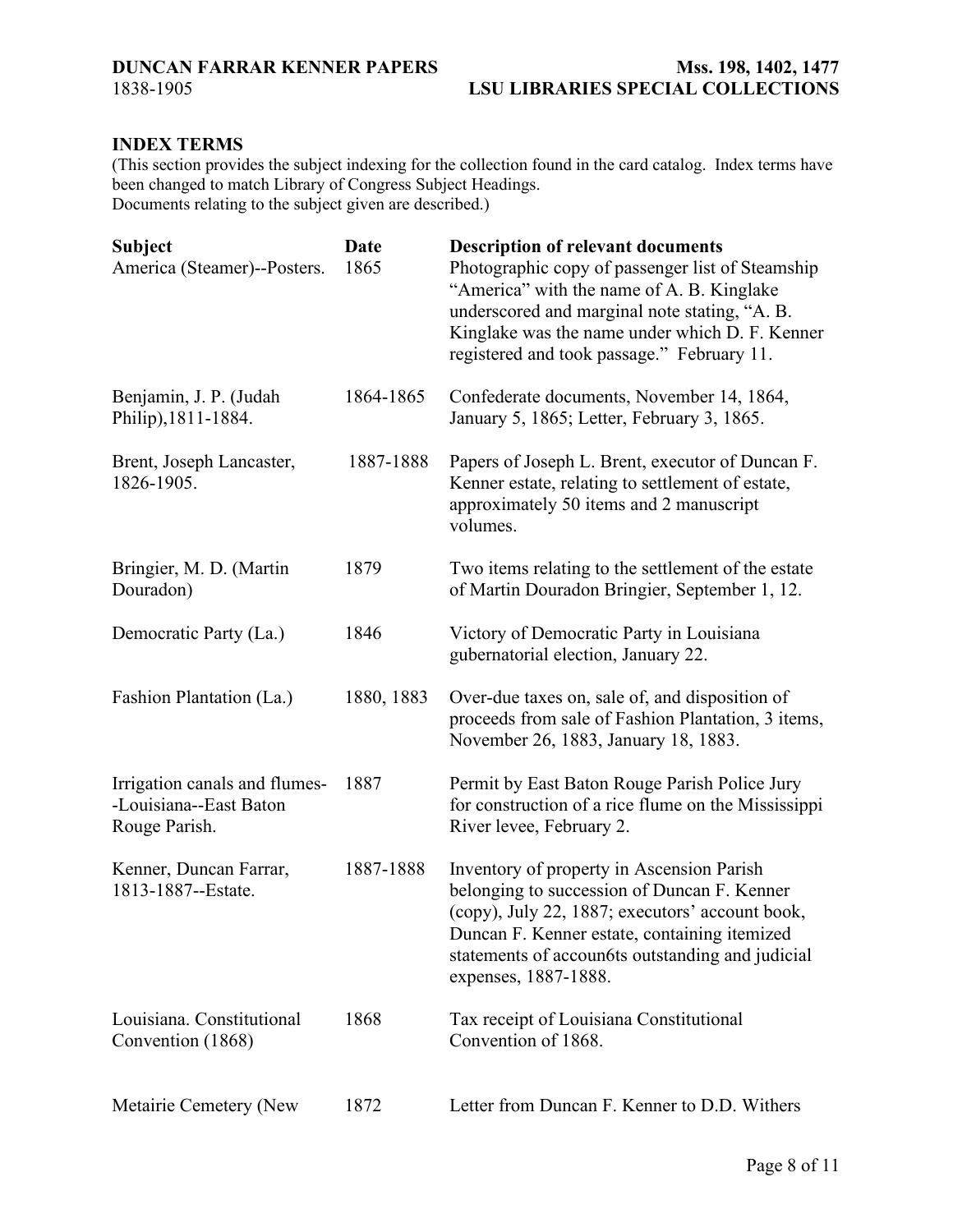| <b>DUNCAN FARRAR KENNER PAPERS</b><br>1838-1905        |            | Mss. 198, 1402, 1477<br><b>LSU LIBRARIES SPECIAL COLLECTIONS</b>                                                                                                                                                                                                                                                                                   |
|--------------------------------------------------------|------------|----------------------------------------------------------------------------------------------------------------------------------------------------------------------------------------------------------------------------------------------------------------------------------------------------------------------------------------------------|
| <b>Subject</b><br>Orleans, La.)                        | Date       | <b>Description of relevant documents</b><br>relating the chartering of the Metairie Cemetery<br>at New Orleans and its effect upon value of City<br>of New Orleans stock, May 1872.                                                                                                                                                                |
| New Basin Canal (New<br>Orleans, La.)                  | 1867-1869  | Memorandum of agreement and correspondence<br>of Duncan F. Kenner with Richard Taylor and<br>others relative to the New Basin Canal, 6 items.                                                                                                                                                                                                      |
| <b>New Orleans Cotton Press</b><br>Association.        | 1887       | Copy of letter from Duncan F. Kenner to<br>Charlotte K. Harding, Philadelphia, relative to<br>liquidation of New Orleans Cotton Press<br>Association and agreement as to claims against<br>that association, June 8.                                                                                                                               |
| Patents--United States.                                | 1883, 1887 | Patent of L. C. Rutledge on a decorticating<br>machine and agreement between Rutledge and D.<br>F. Kenner relative to their partnership in<br>manufacturing and sale of decorticating<br>machines; copy of caveat filed with U.S. Patent<br>Office relating to improvements in decorticating<br>machines, 2 items, November 1883, May 18,<br>1887. |
| Plantation owners--<br>Louisiana--Ascension<br>Parish. | 1838-1894  | Mercantile accounts, property tax receipts,<br>newspaper clippings, succession and other<br>business papers relating to Ashland, Bowden, and<br>Houmas plantations, approximately 150 items<br>and 2 manuscript volumes.                                                                                                                           |
| Plantations--Louisiana--<br>Ascension Parish.          | 1838-1894  | Mercantile accounts, property tax receipts,<br>newspaper clippings, succession and other<br>business papers relating to Ashland, Bowden, and<br>Houmas plantations, approximately 150 items<br>and 2 manuscript volumes.                                                                                                                           |

| St. Charles Institute for<br>Young Ladies (New<br>Orleans, La.) | undated | Printed advertisement of St. Charles Institute for<br>Young Ladies listing courses taught, rules and<br>regulations of the institute and the cost of<br>training. |
|-----------------------------------------------------------------|---------|-------------------------------------------------------------------------------------------------------------------------------------------------------------------|
| Sugar factories--Louisiana.                                     | 1846    | Letter from Duncan F. Kenner to William J.<br>Minor proposing the building of mills for the                                                                       |

making of sugar, January 22.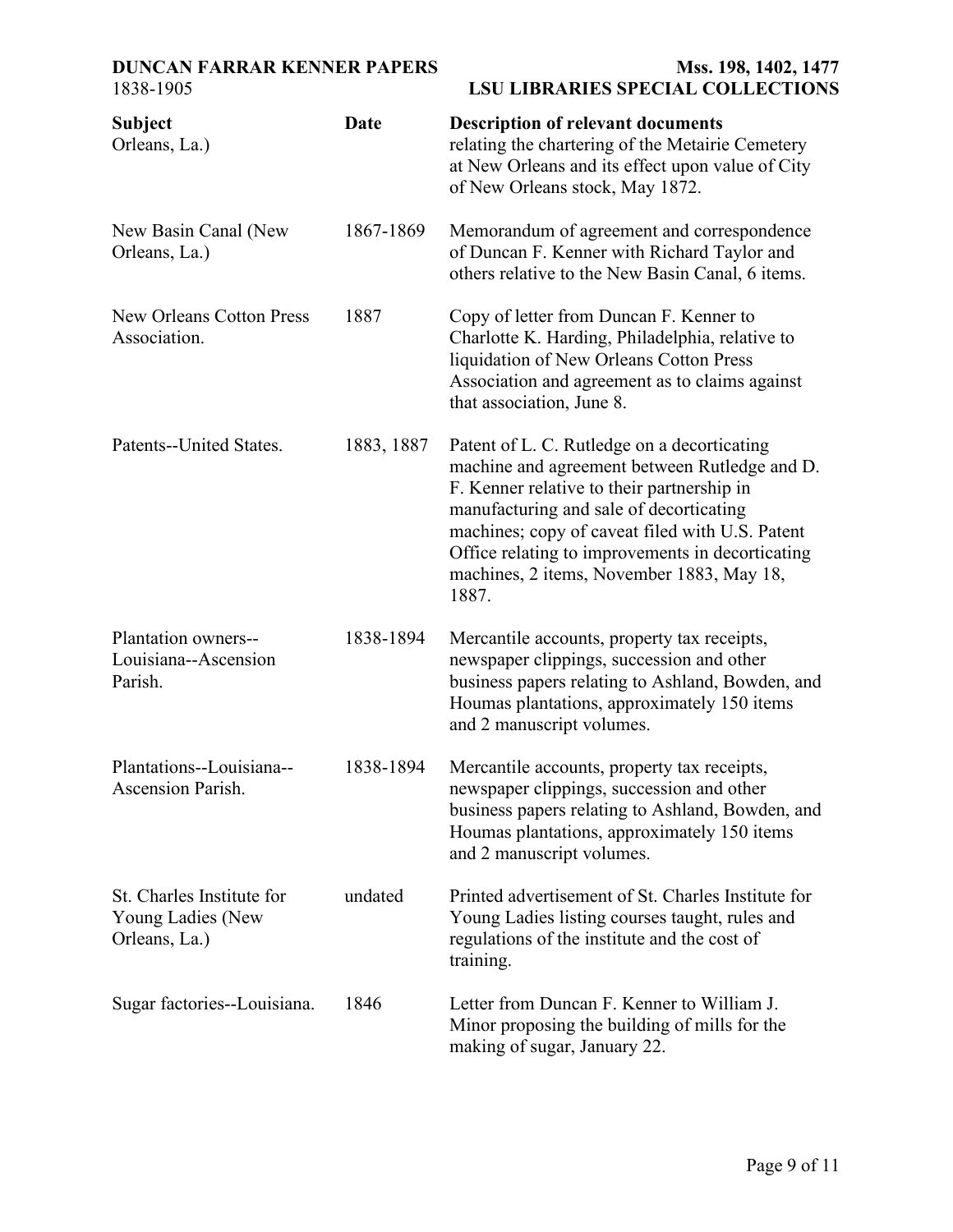| <b>DUNCAN FARRAR KENNER PAPERS</b><br>1838-1905 |              | Mss. 198, 1402, 1477<br><b>LSU LIBRARIES SPECIAL COLLECTIONS</b>                                                                                                                                         |  |
|-------------------------------------------------|--------------|----------------------------------------------------------------------------------------------------------------------------------------------------------------------------------------------------------|--|
| <b>Subject</b><br>Sugar factories--Mississippi. | Date<br>1846 | <b>Description of relevant documents</b><br>Letter from Duncan F. Kenner to William J.<br>Minor proposing the building of mills for the<br>making of sugar, January 22.                                  |  |
| Taylor, Richard, 1826-1879.                     | 1866-1869    | Business papers of Richard Taylor as lessee of<br>the New Basin Canal at New Orleans.                                                                                                                    |  |
| Tehuantepec Railway<br>Company.                 | 1880-1882    | Printed items (prospectus, order of events, letter<br>of information for persons interested in the<br>enterprise and pamphlets) relating to the<br>Tehuantepec Inter-Ocean Railroad Company, 4<br>items. |  |
| Whig Party (La.)                                | 1846         | Letter of Duncan F. Kenner to William J. Minor,<br>Natchez, Mississippi relating the defeat of Whig<br>congressional candidates in Louisiana in election<br>of 1846, January 22.                         |  |